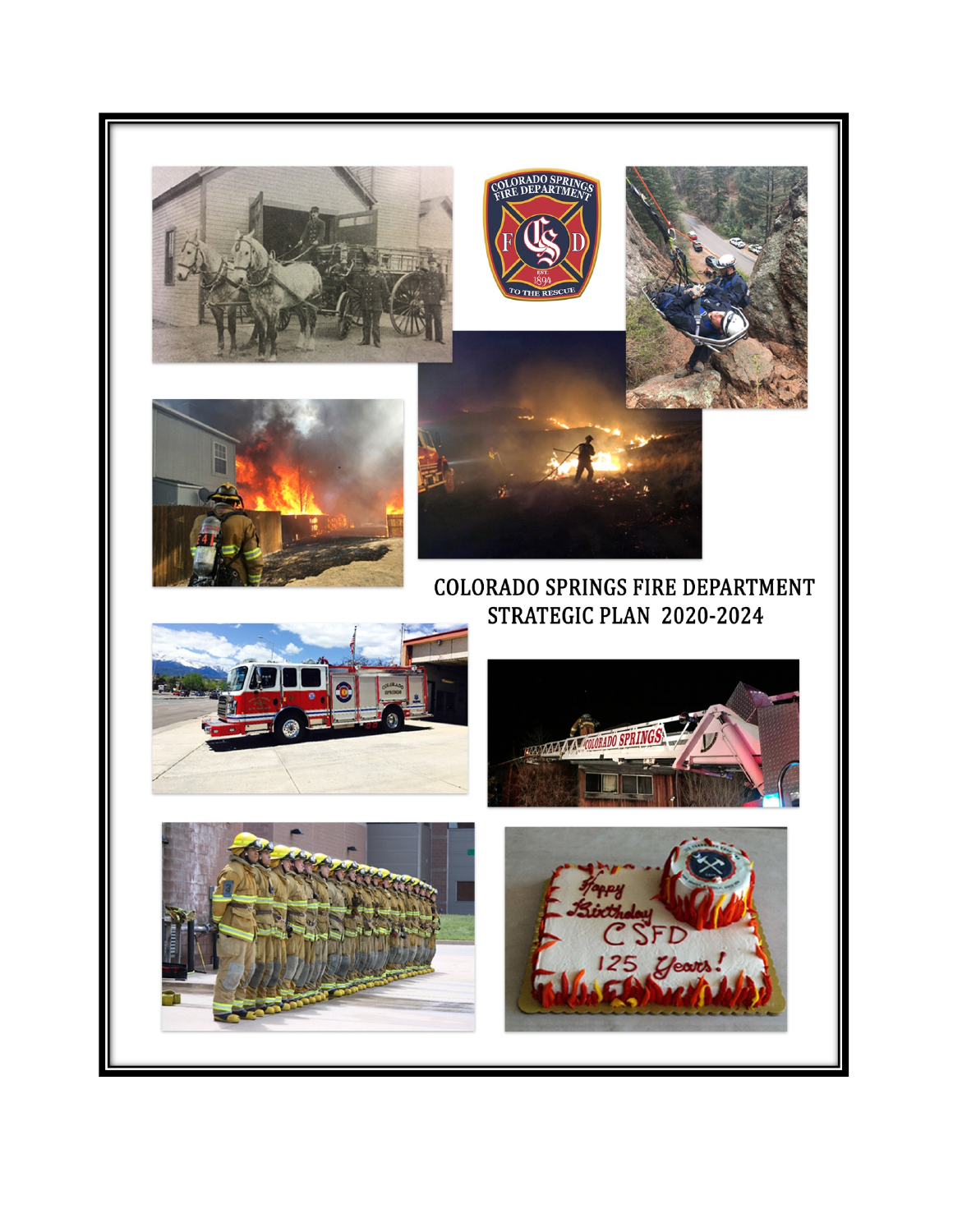# **Table of Contents**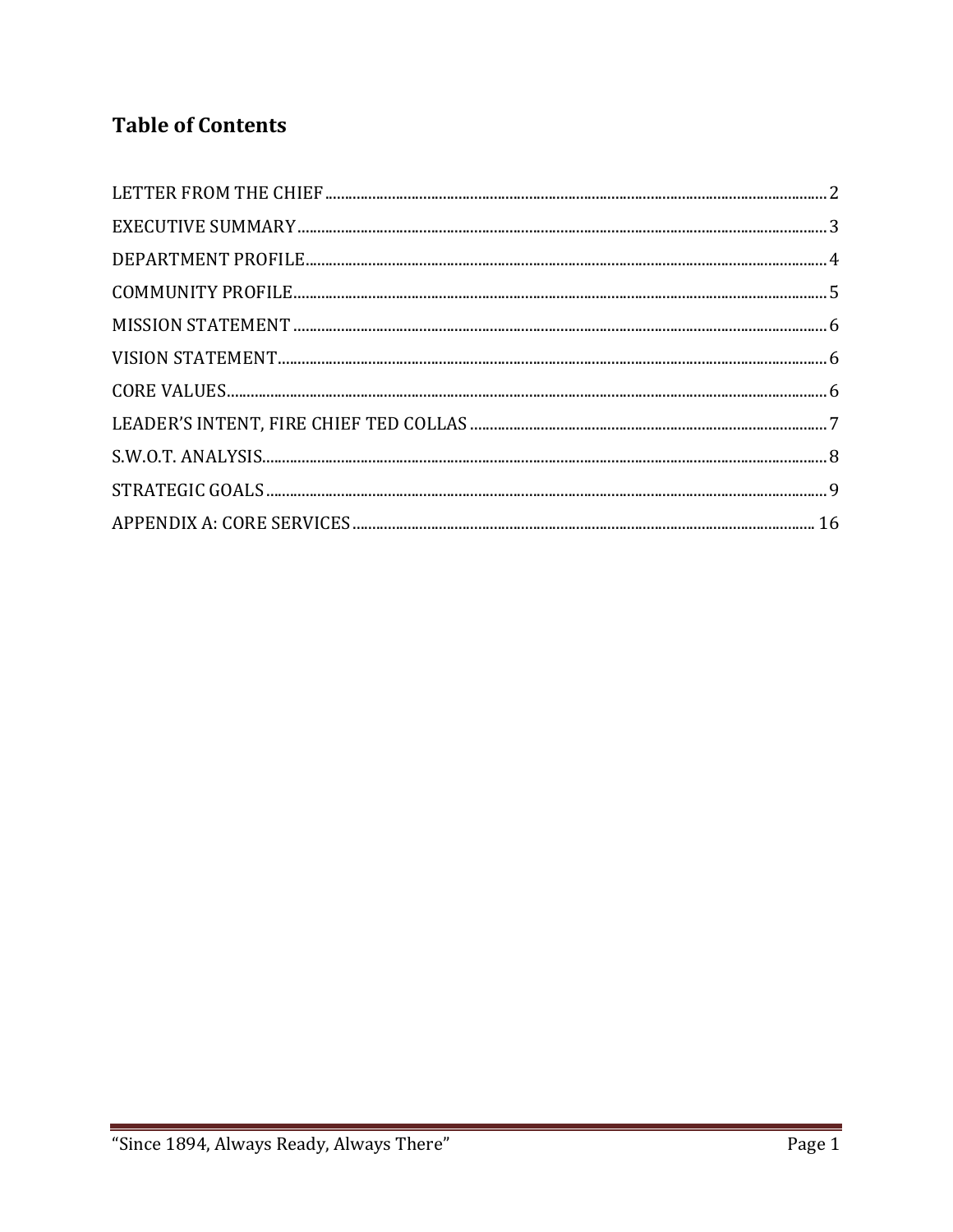

### COLORADO SPRINGS FIRE DEPARTMENT Office of the Fire Chief

#### December 11, 2019

Greetings,

The Colorado Springs Fire Department (CSFD) is a professional all-hazards organization. A lot has changed in our 125-year history, but that is to be expected as our world has changed drastically over that same period of time. Once charged with protecting our community from the threat of fire, our mission is now far more encompassing. This document was developed by an involved and engaged group of employees who took a fresh look at our mission statement and adjusted it to more clearly tell the story of who we are and what we do. The new statement, "The mission of the Colorado Springs Fire Department is to provide fire, emergency, and prevention services with professionalism, compassion, and excellence," speaks to more than the work, but also the character of those who do the work.

I believe that this focus is necessary and, if I'm honest, overdue. Our employees, sworn and non-sworn alike, seek excellence in all that they do, but what we wish to acknowledge is that they provide that service professionally and with compassion; in other words, our employees care. They treat people well, they listen, and they show genuine concern. They want to make sure they are meeting the needs of those who call upon their services.

This document contains other changes that reach beyond the amended Mission Statement. To facilitate the creation of this document and to approach it from a fresh perspective, the CSFD engaged the assistance of a consultant. The diverse group of employees who worked on this Strategic Plan were guided to tell our story in a way that our community will understand what we currently do, as well as appreciate the challenges we face.

It is my hope that customers, both internal and external, will read this document and be able to see how the CSFD is currently operating and how we intend to address the future needs of our community. We are an organization that is driven by what is safe and what is best for the people we serve. We wish to listen, grow, and develop, never becoming stagnant or satisfied with how we perform our duties. There is an old saying, *"Only the mediocre are always at their best."* That said, we will never rest or be content, thinking we are at our best. We are always in pursuit of better ways to serve our citizens and those who visit Olympic City USA.

Sincerely,

Ted Collas



Colorado Springs Fire Department 375 Printers Parkway Colorado Springs, CO 80910-3191 TEL 719-385-7202 • FAX 719-385-7388

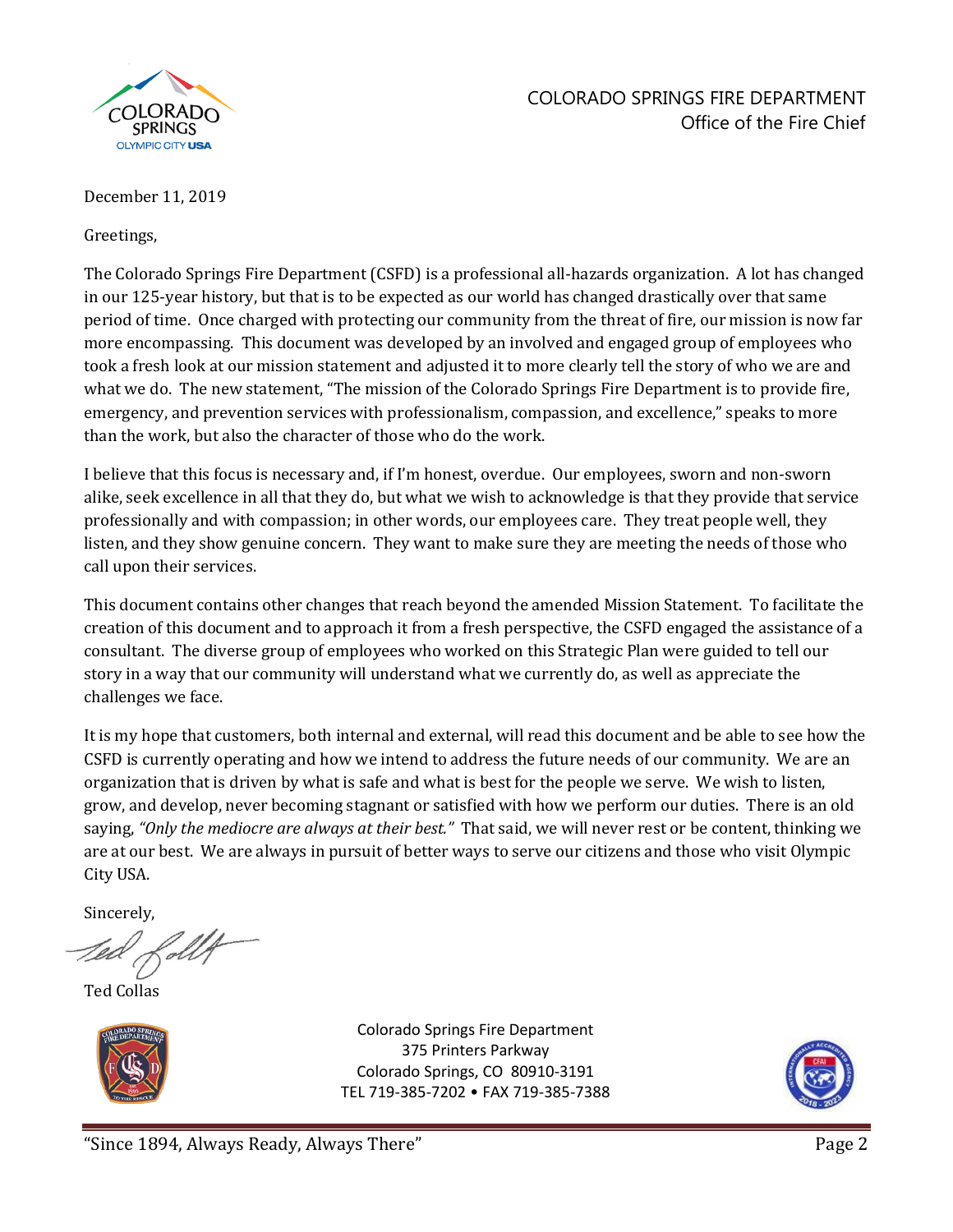# <span id="page-3-0"></span>EXECUTIVE SUMMARY

The Colorado Springs Fire Department Strategic Plan summarizes the department's key goals and objectives for the years 2020-2024. The goals and objectives contained in this plan will help guide the department over the next five years in continuing to satisfy the mission statement and providing core services to the community.

#### **The five major goals are:**

- 1. Pursue innovative methods of addressing emerging and on-going fiscal challenges.
- 2. Develop and support a diverse, inclusive, and well-trained workforce.
- 3. Reduce risk to our community through mitigation, education, and response.
- 4. Deliver appropriate resources based on a risk-based response model.
- 5. Create an enhanced listening and learning organization.

#### **Plan Development**

The team that developed the 2020-2024 strategic plan included the following: Fire Chief Ted Collas; Deputy Chief of Operations Randy Royal; Deputy Chief of Support Services Steve Dubay; Fire Marshal Brett Lacey; Finance, Planning, and Analysis Manager Beth Conklin; Human Resources Manager Angela Hines; Training Division Battalion Chief Tim De Leon; Medical Division Battalion Chief Jayme McConnellogue; Accreditation Manager Candy Fontecchio; Shift Commanders Mike Dalton, Gary Reading, and Derek Wheeler; Local 5 President Dave Noblitt, and Core Compliance Team members, Battalion Chief Kevin Bird, Lieutenant Grant Tinker, Firefighter Jesse Weddle, and Fire Code Inspector Jeff Hanenberg.

The team met over the course of a year to develop the goals and objectives contained in this plan that will guide us over the next five years. To ensure we are staying on track, this plan will be reviewed annually to document progress and discuss any needed change. A constantly changing economic and political climate may drive the need to change direction and adjust goals accordingly.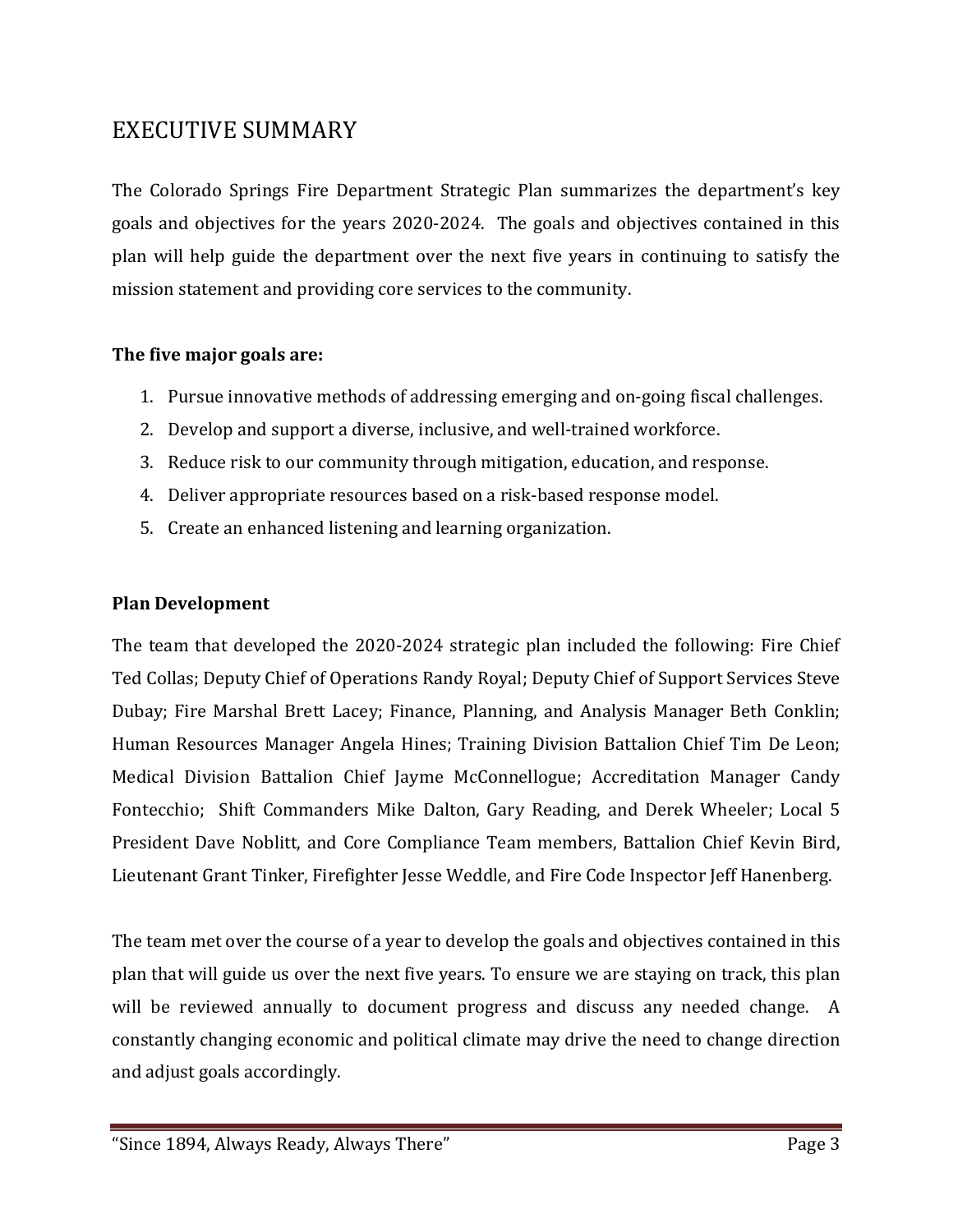# <span id="page-4-0"></span>DEPARTMENT PROFILE

The City of Colorado Springs marked its beginning on July 31, 1871, when the first stake was driven at what is now the southeast corner of Cascade and Pikes Peak Avenues. Fire prevention and protection activities began not long after with a fire volunteer department. On January 29, 1894, the city council held a special meeting and introduced an ordinance organizing a paid department and disbanding the volunteers. The Colorado Springs Fire Department went into service on February 12, 1894, with one fire station, a staff of six and a horse-drawn pumper.

Today, the department has 22 fire stations, over 500 full-time employees, and 33 front-line emergency apparatus. These apparatus include 22 engine companies, six truck companies, a technical rescue team, a hazardous materials response team, and three medical squads. Additionally, the department has 19 brush trucks for wildland firefighting, one air supply truck, one hazardous materials decontamination vehicle, and one hose wagon.

Fire stations are staffed 24 hours a day, seven days a week with minimum daily staffing of 126 personnel. Major programs include Hazardous Materials Response, High Angle Rescue, Tactical EMS, Technical Rescue, and Wildfire Suppression with many other programs that support the department's mission. The Colorado Springs Fire Department is the first responder on all medical emergencies within the city and manages the ground emergency ambulance contract with a third party transporting agency. The department also provides all fire code enforcement activities and plan review services.

The department responded to 68,213 incidents in 2018 and approximately 62% of those were medical emergencies. The standard for delivery of service, as established by City Council Resolution, is for arrival of the first responding unit within eight minutes or less for 90% of all calls, and arrival of minimum effective firefighting force within 12 minutes or less for 90% of structure fire calls. The all funds total for the 2020 fire department budget is \$80,385,250.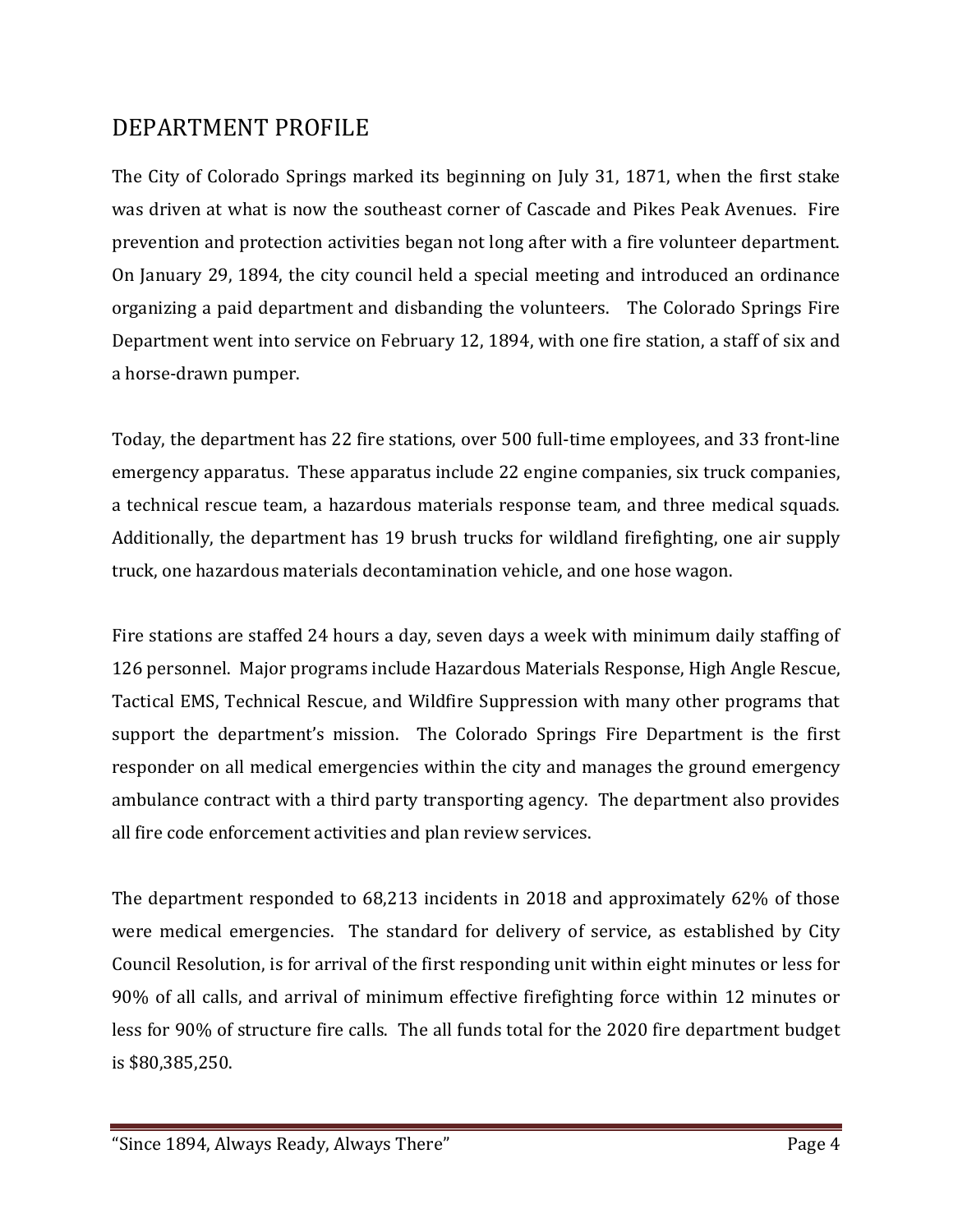# <span id="page-5-0"></span>COMMUNITY PROFILE

The City of Colorado Springs is located in south-central Colorado between the foothills of the Rocky Mountains and the eastern plains of Colorado. The city is 195 square miles and the elevation is 6,035 feet with an estimated 2020 population of 489,683. Colorado Springs is the state's largest city in terms of area and second only to Denver in population. The city lies in a semi-arid climate with an average precipitation of 15.95 inches annually.

There are five major military installations in and around Colorado Springs: Fort Carson Army Base, Schriever Air Force Base, Peterson Air Force Base, Cheyenne Mountain Air Station, and the United States Air Force Academy. These bases are a significant factor in the local economy, constituting over 20% of all employment. Other major industries include defense contracting, healthcare, software development, semiconductor manufacturing, telecommunications, data centers, religious and nonprofit organizations, and tourism.

Some of the major attractions in Colorado Springs include Pikes Peak-America's Mountain, the Garden of the Gods, the Cheyenne Mountain Zoo, the Broadmoor Hotel, the Pro Rodeo Hall of Fame, the United States Olympic Training Center, and the United States Air Force Academy.

The city is serviced by the Colorado Springs Airport, where more than 1.8 million passengers pass through annually. The airport accommodates both commercial and military air service, as its runways are shared with neighboring Peterson Air Force Base. Colorado Springs is bisected by Interstate 25, a north-south highway that carries an average of 100,000 vehicles daily through the city.

Colorado Springs is a home-rule city governed by a Council-Mayor form of government, which includes a nine-member Council (three members elected at-large and six elected by district) and a popularly elected mayor.

<sup>&</sup>quot;Since 1894, Always Ready, Always There" Page 5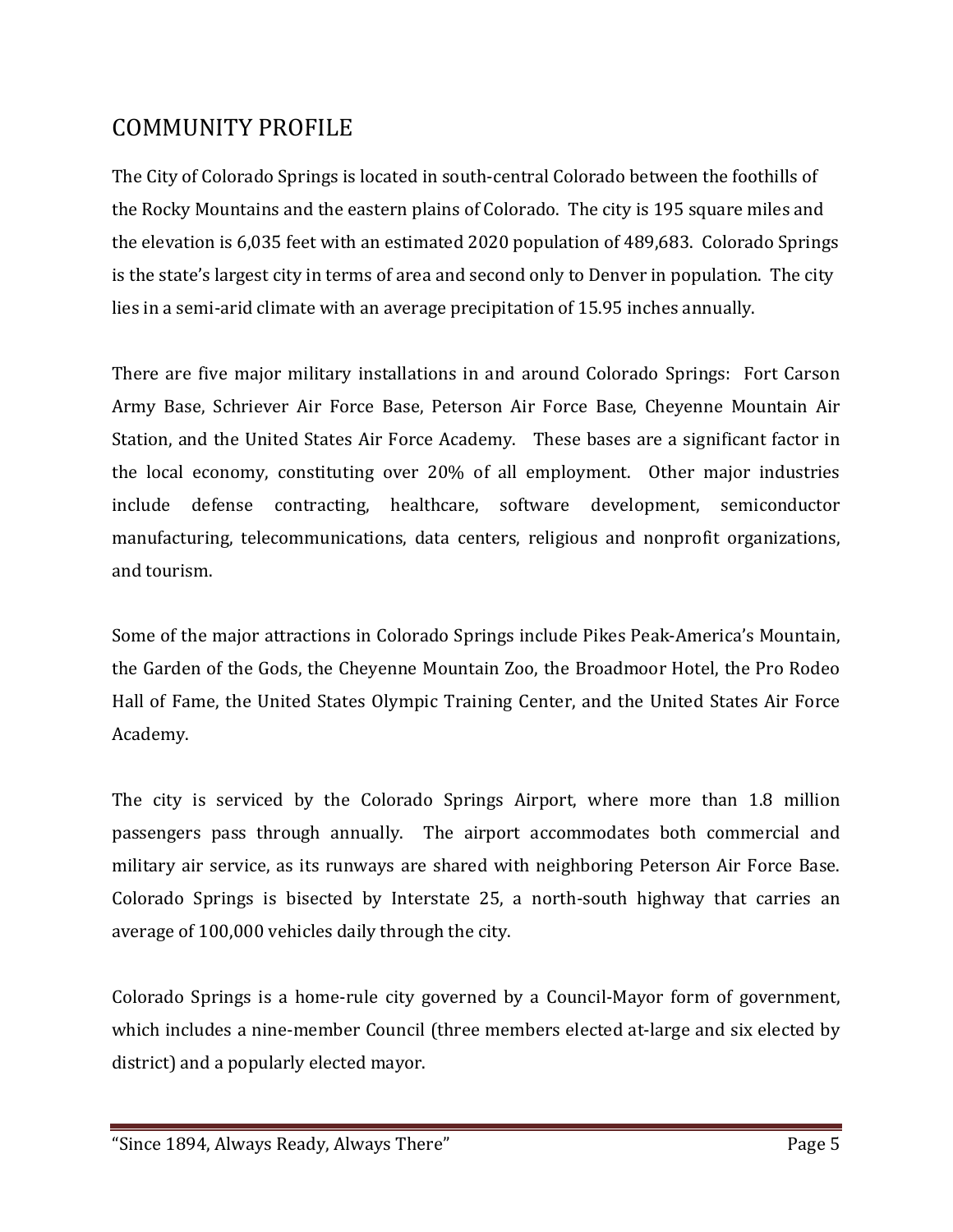# <span id="page-6-0"></span>MISSION STATEMENT

The mission of the Colorado Springs Fire Department is to provide fire, emergency and prevention services with professionalism, compassion and excellence.

# <span id="page-6-1"></span>VISION STATEMENT

The vision of the Colorado Springs Fire Department is to be internationally recognized as an industry leader that sets the highest standards in safeguarding our community.

# <span id="page-6-2"></span>CORE VALUES

- Accountability The Colorado Springs Fire Department remains accountable to our employees and the community through responsible stewardship of our resources and ownership of our actions.
- Courage The Colorado Springs Fire Department demonstrates physical courage when taking calculated risks during the mitigation of emergencies and shows moral courage by doing what is right for the protection of our coworkers and our community.
- Honor The Colorado Springs Fire Department stands united in promoting excellence of character and integrity while adhering to what is right and ethical.
- Professionalism The Colorado Springs Fire Department exhibits professionalism through pride, passion, and dedication with intense preparation toward mastery over all with which we have been entrusted.
- Service The Colorado Springs Fire Department strives to positively impact our community and employees of our organization by placing the needs of others before self, without judgement or thought of reward.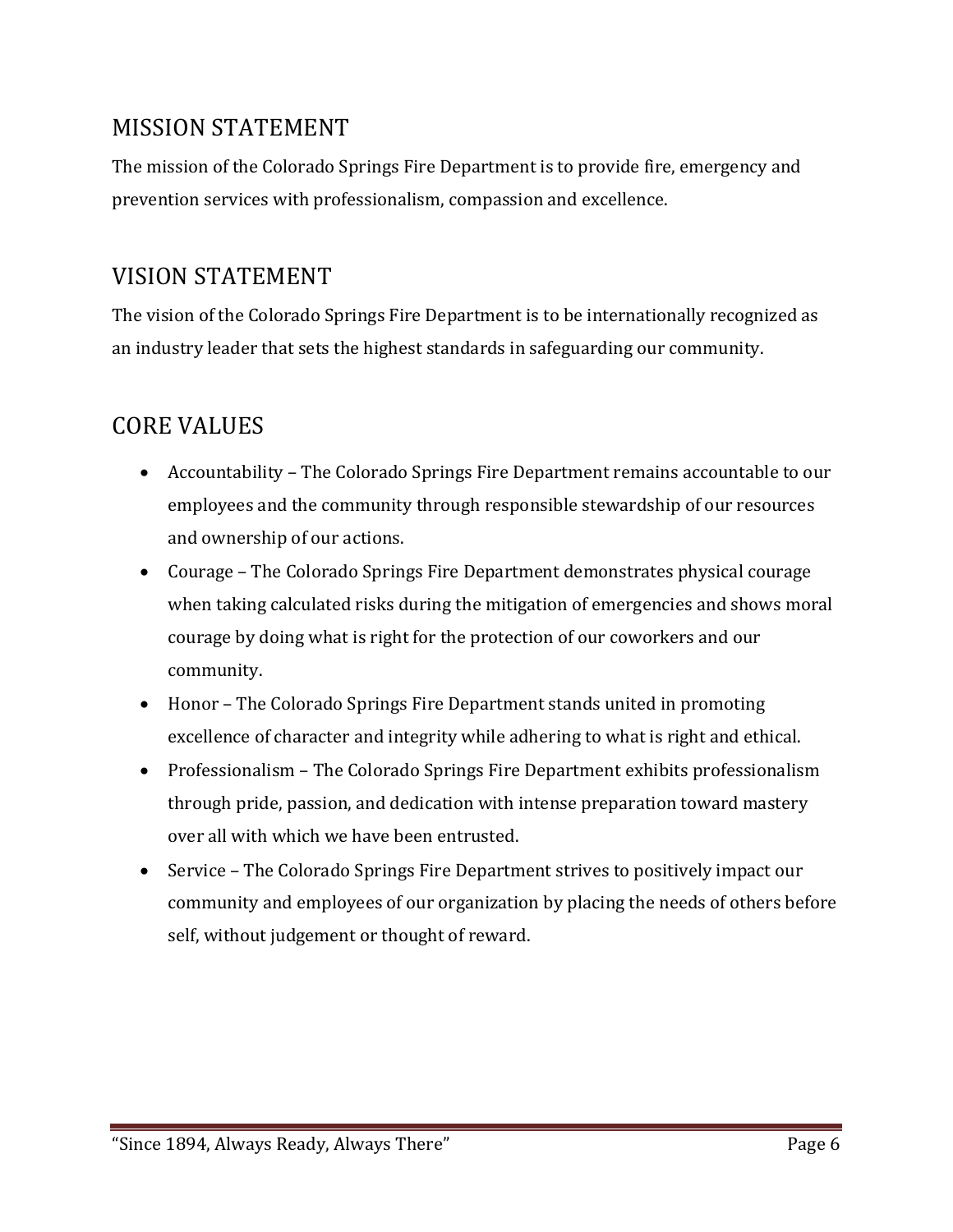# <span id="page-7-0"></span>LEADER'S INTENT, FIRE CHIEF TED COLLAS

As leaders of the Colorado Springs Fire Department, we will not tolerate anything short of the fair, respectful, and lawful treatment of every employee of our fire department. Since 1894, firefighters and support staff from various diverse backgrounds have added value to our workforce and contributed to every aspect of the service we deliver. All employees, regardless of their background or protected class status, can expect a workplace that is free from unlawful discrimination, harassment, or retaliation.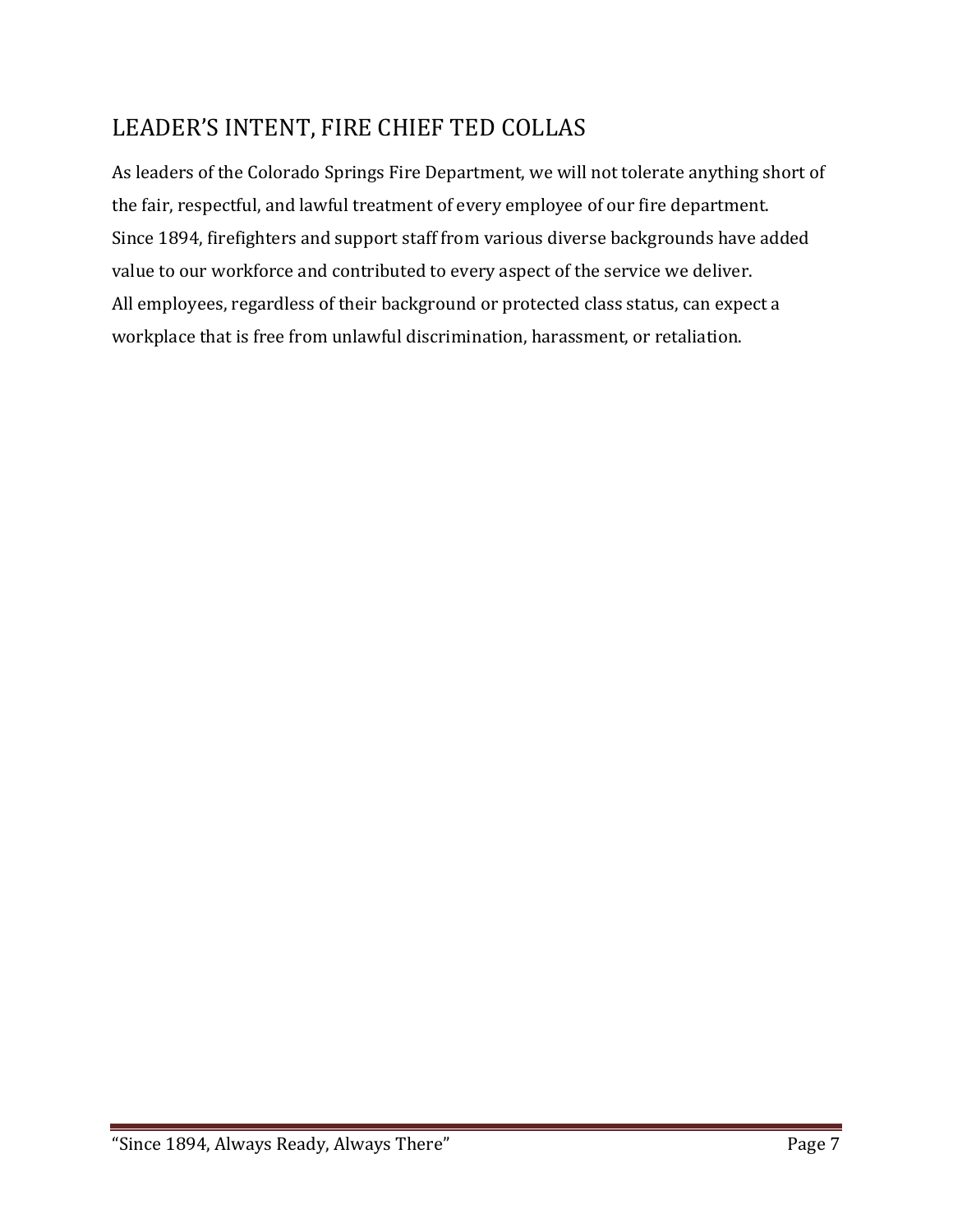# <span id="page-8-0"></span>S.W.O.T. ANALYSIS

| <b>Strengths (Internal)</b>                                                                                                                                                                                                                                                                                                                                                                                                                           | <b>Weaknesses (Internal)</b>                                                                                                                                                                                                                                                                                                                                                                                                                                                     |  |
|-------------------------------------------------------------------------------------------------------------------------------------------------------------------------------------------------------------------------------------------------------------------------------------------------------------------------------------------------------------------------------------------------------------------------------------------------------|----------------------------------------------------------------------------------------------------------------------------------------------------------------------------------------------------------------------------------------------------------------------------------------------------------------------------------------------------------------------------------------------------------------------------------------------------------------------------------|--|
| Customer service excellence<br>$\bullet$<br>Talented and capable employees<br>Highly efficient<br>Clearly defined mission, vision &<br>values statements<br>Community support<br>Positive reputation<br>٠<br>Flexible/adaptable/agile<br>Partnerships<br>Innovative<br>Accreditation<br>Fire service leader<br>Highly progressive<br><b>Community Advancing Public</b><br>Safety/volunteerism<br>Foster environment of safety<br>Committee engagement | Information technology solutions<br>٠<br>Diversity/Recruitment<br>$\bullet$<br>Capability of meeting growing<br>$\bullet$<br>service demand<br>Succession planning<br>Attracting sworn personnel to staff<br>positions<br>Communication - how information is<br>received<br>Leveraging talent<br>$\bullet$<br>Lack of recognition of support staff<br>٠<br>Lack of depth in civilian ranks, flat<br>organization<br>Mission creep and sustainability of<br>$\bullet$<br>programs |  |
| Availability of information<br>Opportunities (External)                                                                                                                                                                                                                                                                                                                                                                                               | Threats (External)                                                                                                                                                                                                                                                                                                                                                                                                                                                               |  |
| Review service delivery<br>Collaboration/increased<br>partnerships<br>Diversity - promoting recruitment<br>٠<br>Community awareness of services &<br>needs<br>Succession planning/mentoring<br>Employee development<br>Encourage culture of leveraging<br>talents<br>Program appraisals for accreditation                                                                                                                                             | Sustainable funding<br>$\bullet$<br>Adequate staffing<br>Community growth<br>Aging community<br>Information technology support<br>$\bullet$<br>Complexity of civilian compensation<br>philosophy causes confusion<br>Subjectivity of movement between<br>$\bullet$<br>band & zone for civilian employees<br>Limited promotional opportunities<br>for civilians<br><b>Funding restrictions</b><br><b>External recruitment</b>                                                     |  |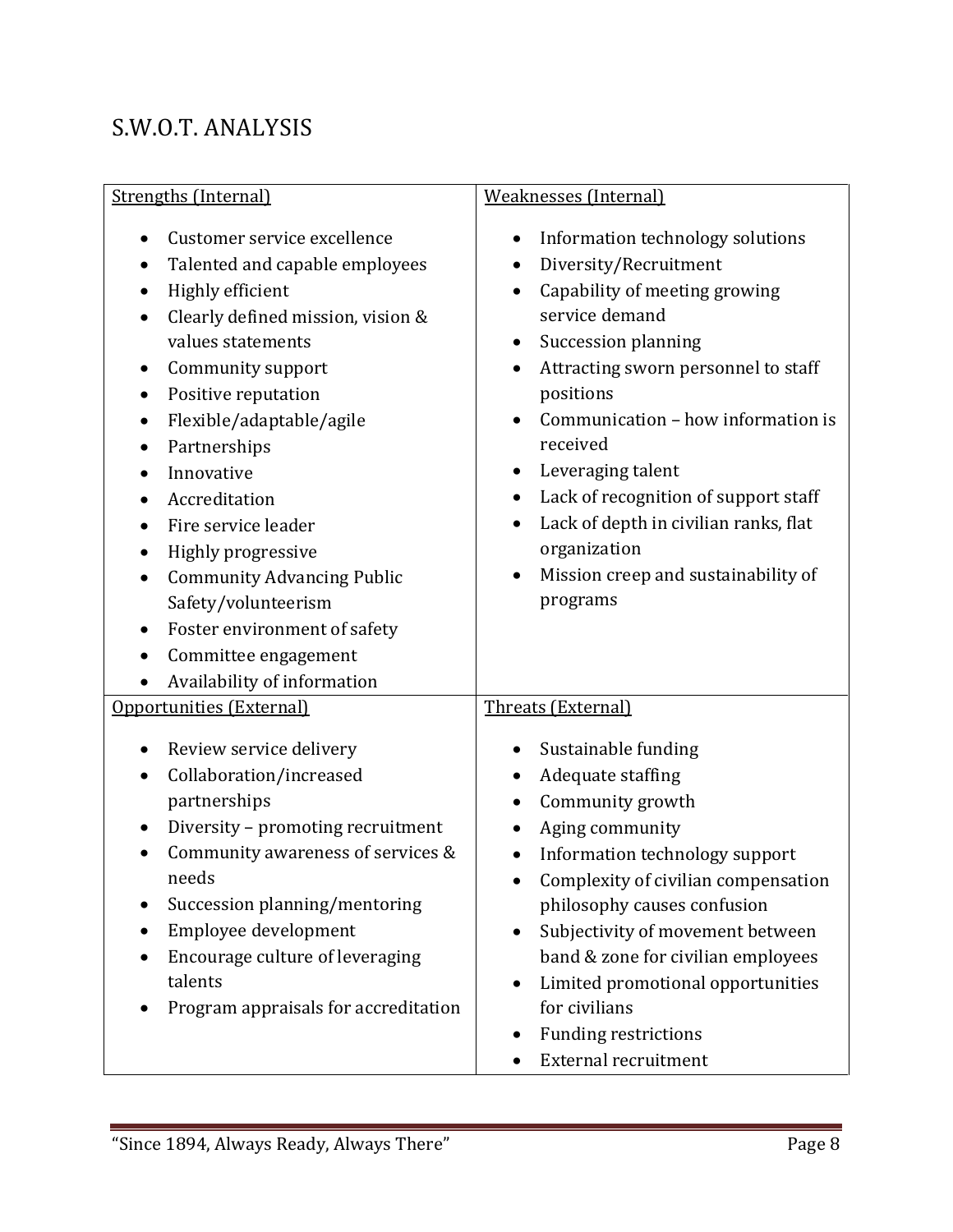# <span id="page-9-0"></span>STRATEGIC GOALS

#### **Goal #1: Pursue innovative methods of addressing emerging and on-going fiscal challenges**

#### **Objective 1.01 – Develop and evaluate a replacement plan for program specific equipment needs beginning in 2020**

- 1.01.01 Review annual program appraisals to determine priorities for budgetary needs and viability of sustaining program(s)
- 1.01.02 Provide training on proper documentation of needs for program appraisal
- 1.01.03 Review annual program budget submittals to identify items that can/should be on a replacement plan

#### **Objective 1.02 – Research other mechanisms to augment regular fire department funding, including but not limited to grants, private foundations, and government purchasing organizations (GPO).**

- 1.02.01 Leverage funding mechanisms to supplement and enhance purchasing power
- 1.02.02 Engage with City grant writer to identify possible funding opportunities and sources
- 1.02.03 Engage with the Fire Foundation of Colorado Springs to leverage their ability to secure funding
- 1.02.04 Collaborate with the labor group to address funding opportunities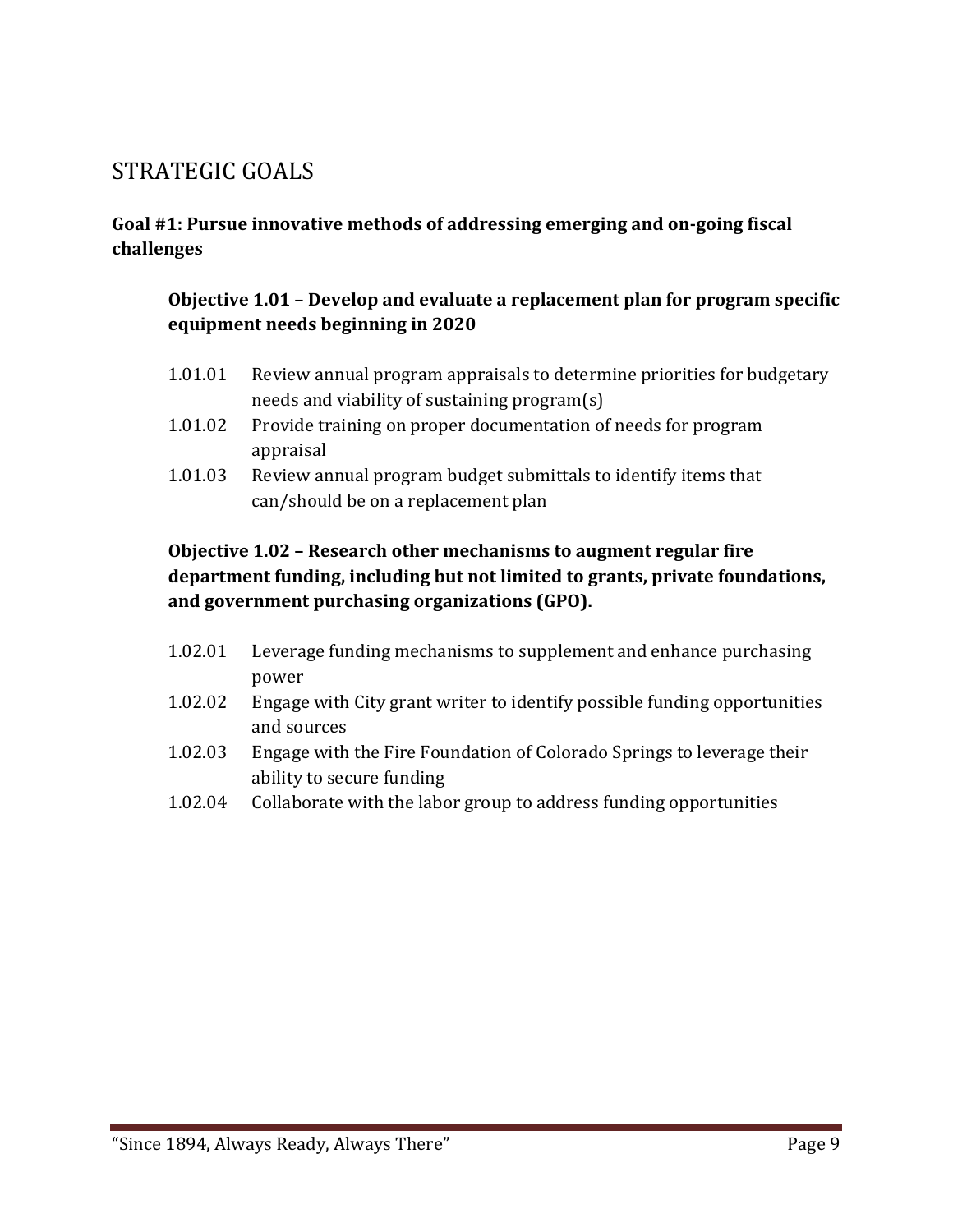#### **Goal #2: Develop and support a diverse, inclusive, and well-trained workforce**

## **Objective 2.01 – Promote the cultural identity of the CSFD through multimedia by December 2020**

- 2.01.01 Produce video vignettes, public information officer (PIO) announcements, social media posts, public service announcements, and/or other messages promoting the CSFD's organizational culture
- 2.01.02 Utilize outside groups to evaluate the effectiveness of our messaging
- 2.01.03 Update and redistribute messaging based on feedback

## **Objective 2.02 – Participate in a minimum of four recruiting events per month for groups including but not limited to veterans, high school students, and women.**

- 2.02.01 Identify opportunities and establish relationships for recruitment
- 2.02.02 Schedule and participate in recruitment opportunities<br>2.02.03 Collect and analyze recruitment data
- 2.02.03 Collect and analyze recruitment data
- 2.02.04 Utilize feedback from participants and event leadership to improve recruitment program

### **Objective 2.03 – Develop a women's firefighter orientation program by 2021**

- 2.03.01 Conduct panel discussions using active women firefighters for women interested in the fire service as a career
- 2.03.02 Obtain and analyze participant feedback
- 2.03.03 Develop "hands-on" activities as a component of the orientation
- 2.03.04 Maintain contact with participants and encourage them to apply

### **Objective 2.04 – Develop a comprehensive succession plan for all divisions and the department as a whole by the end of 2020**

- 2.04.01 Meet with managers for succession discussions
- 2.04.02 Follow-up with managers regarding identified tasks
- 2.04.03 Publish succession plans from all divisions

### **Objective 2.05 – Develop and deliver a department-wide diversity program that recognizes and utilizes our different backgrounds and skill sets by 2021**

2.05.01 Write a diversity curriculum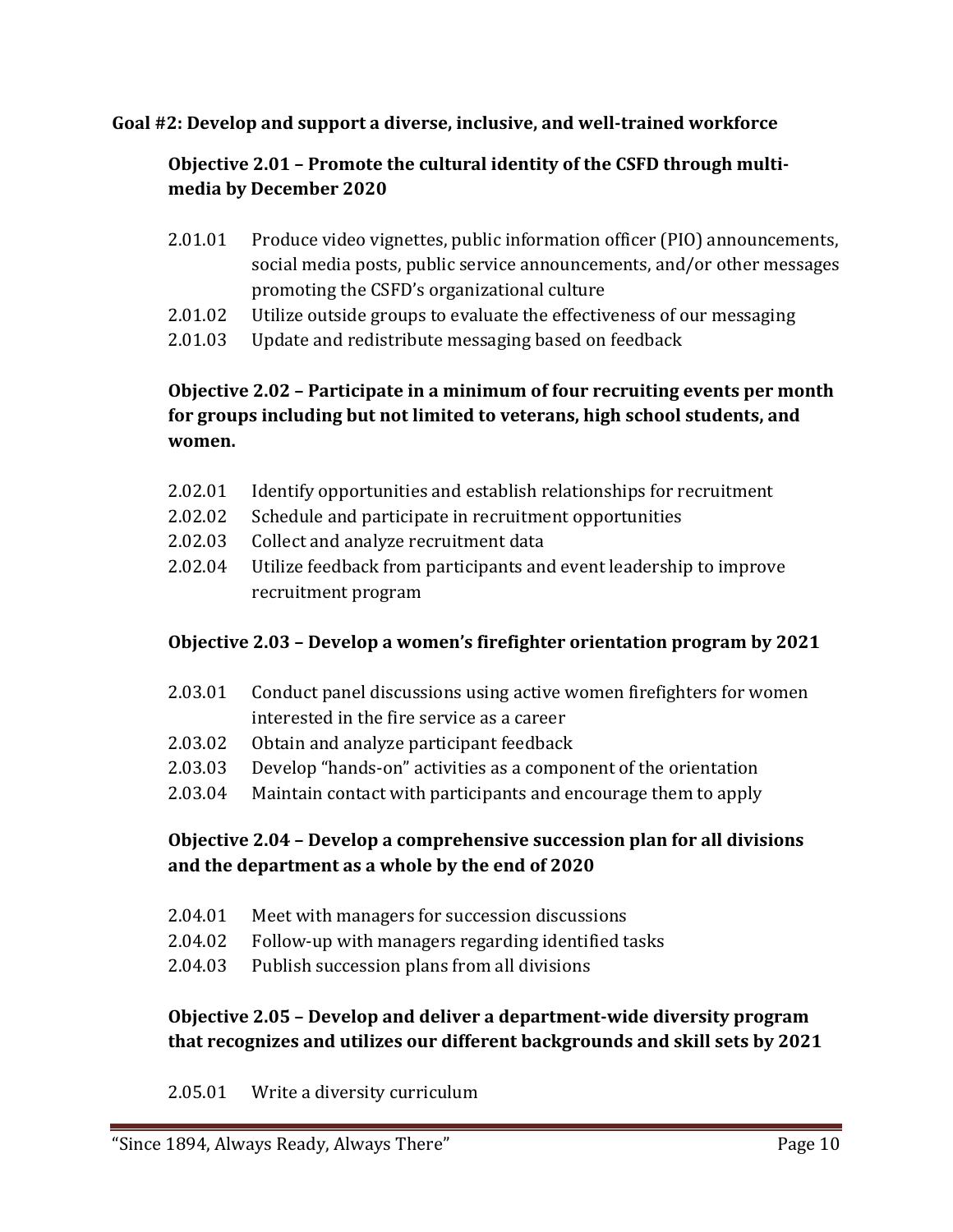- 2.05.02 Identify and train instructors<br>2.05.03 Identify an individual to coord
- 2.05.03 Identify an individual to coordinate course design and scheduling<br>2.05.04 Update the content of the curriculum based on participant feedbac
- Update the content of the curriculum based on participant feedback

#### **Objective 2.06 – Develop department specific orientation during onboarding – "Welcome to the Fire Department"**

- 2.06.01 Obtain feedback from newly hired employees regarding their onboarding experience
- 2.06.02 Utilize relevant information to be included in on-boarding experiences
- 2.06.03 Deliver updated on-boarding process to new employees
- 2.06.04 Update on-boarding processes based on feedback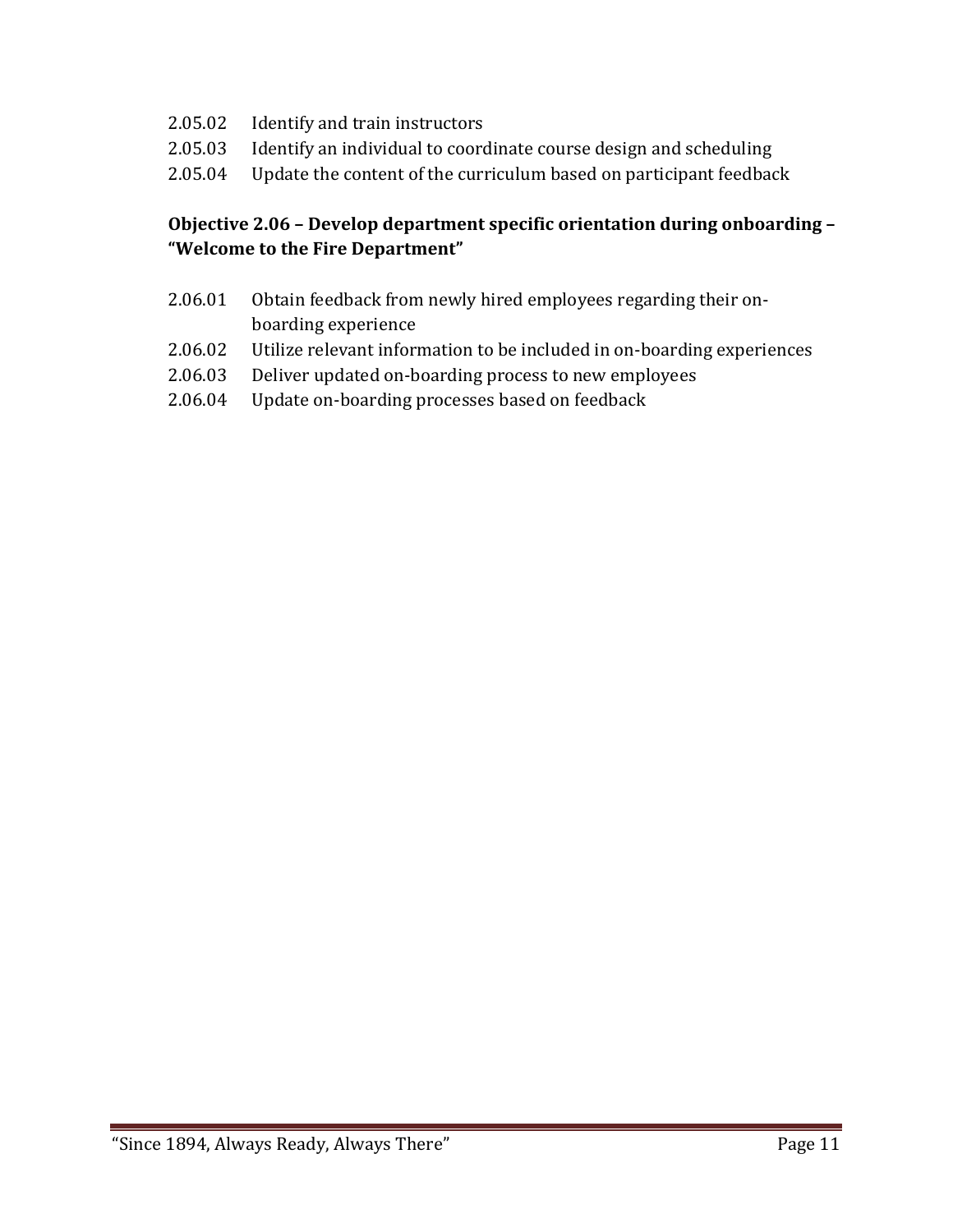#### **Goal #3: Reduce risk to our community through mitigation, education, and response**

#### **Objective 3.01 – Formally establish a Community Risk Assessment Team by July 31, 2020**

- 3.01.01 Recruit and select division/section representative members from the following groups:
	- Accreditation Manager
	- Community Education and Outreach Section
	- Technical Services Section
	- Code Services Section
	- Wildland Mitigation Section
	- Medical Division
	- Community Health Section
	- Finance, Planning and Analysis Division
	- Operations Division
	- International Association of Fire Fighters (IAFF), Local 5
- 3.01.02 Gain approval from the Fire Chief on the proposed members of the team

### **Objective 3.02 – Initiate a formal community risk assessment by January 1, 2021**

- 3.02.01 Research and develop a process for conducting a community risk assessment
- 3.02.02 Identify necessary data sources and gather data
- 3.02.03 Develop and implement a stakeholder engagement process
- 3.02.04 Create a finalized community risk assessment document

#### **Objective 3.03 – Develop a community risk reduction plan by June 30, 2022**

- 3.03.01 Analyze all data and input results from the community risk assessment
- 3.03.02 Prioritize identified risk targets from the community risk assessment
- 3.03.03 Develop a prioritized risk reduction plan for addressing all risk targets
- 3.03.04 Provide presentation to the Fire Chief and obtain approval to implement the plan
- 3.03.05 Seek approval and collaboration from all stakeholders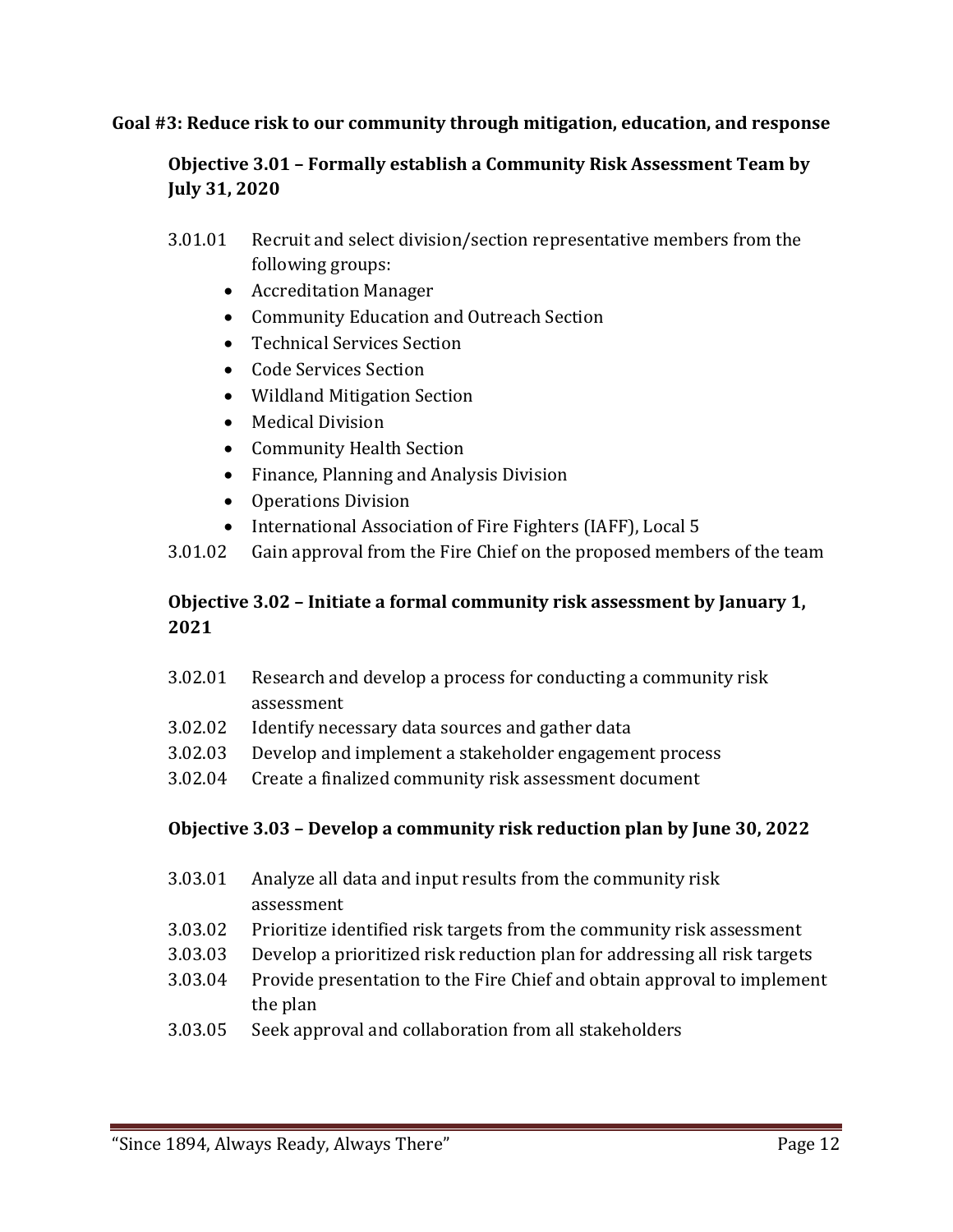## **Objective 3.04 – Implement the community risk reduction plan covering a minimum of one risk target for mitigation, education, and response, no later than January 1, 2023**

3.04.01 Implement the plan and evaluate every calendar year or as necessary until all risk targets identified are mitigated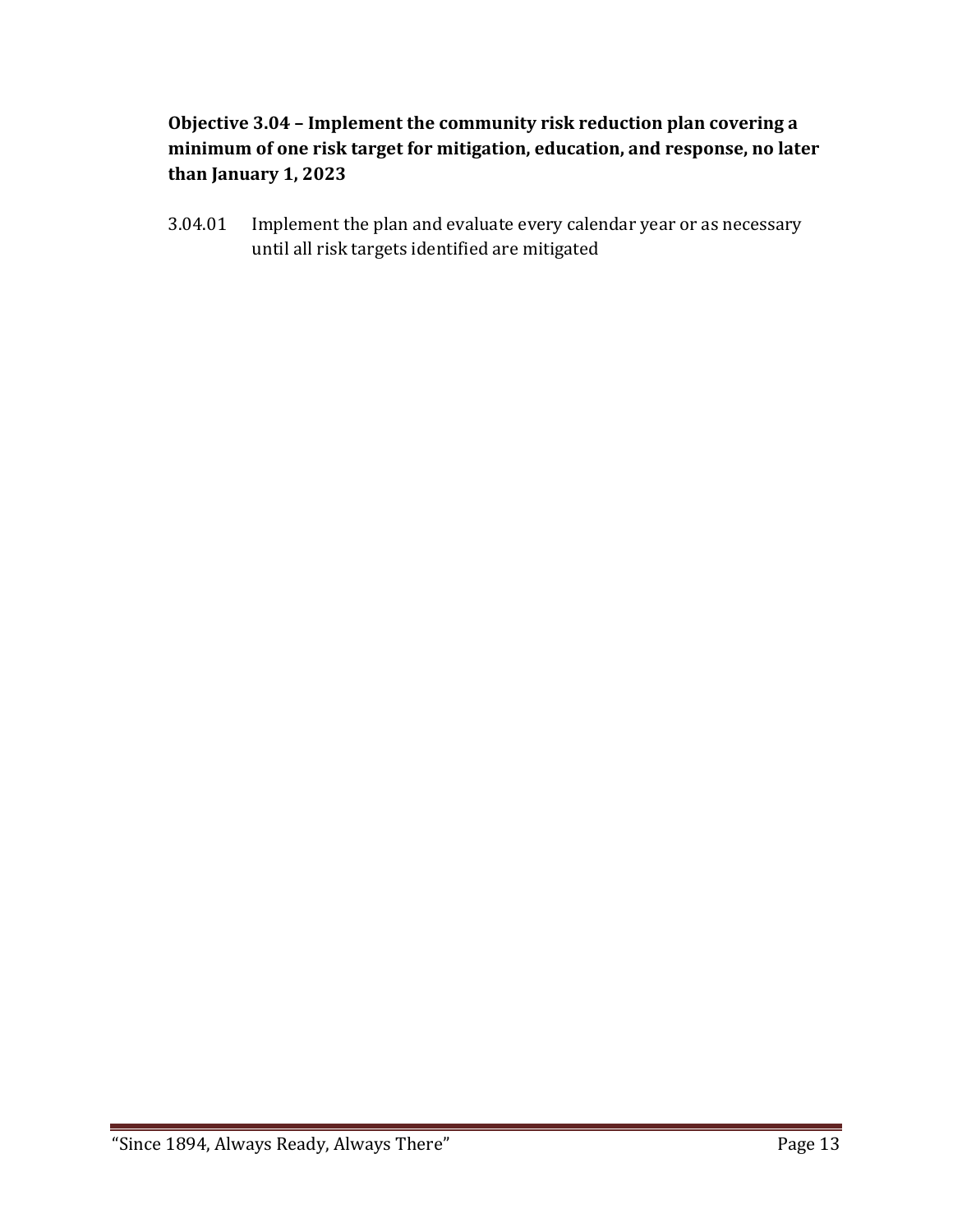#### **Goal #4: Deliver appropriate resources based on a risk-based response model**

## **Objective 4.01 – Implement a risk-based tiered medical response model by January 1st, 2021**

- 4.01.01 Base response model on risk matrix as detailed in the Critical Task Analysis (Low/Moderate/High/Maximum)
- 4.01.02 Evaluate Medical Priority Dispatch System (MPDS) Codes to determine appropriate resource allocation
- 4.01.03 Update Tactical Operations Manual to reflect new response model<br>4.01.04 Identify performance based outcome benchmark measures
- Identify performance based outcome benchmark measures
- 4.01.05 Update response time resolution with City Council
- 4.01.06 Update Computer Aided Dispatch (CAD) programming to reflect changes to response model
- 4.01.07 Provide education and training for all affected personnel

## **Objective 4.02 – Implement a risk-based non-medical response model by January 1st, 2021**

- 4.02.01 Base response model on risk matrix as detailed in the Critical Task Analysis (Low/Moderate/High/Maximum)
- 4.02.02 Update Tactical Operations Manual to reflect new response model
- 4.02.03 Update response time resolution with City Council
- 4.02.04 Update Computer Aided Dispatch (CAD) programming to reflect changes to response model
- 4.02.05 Provide education and training for all affected personnel

## **Objective 4.03 – Develop and implement a system for continual review and assessment of resource deployment by January 1, 2022**

- 4.03.01 Create methodology for the measurement of resource deployment and response effectiveness
- 4.03.02 Core Compliance Team to annually review resource deployment and response effectiveness based upon set criteria
- 4.03.03 Core Compliance Team to provide annual report and provide suggestions for improvement to the Fire Chief based upon findings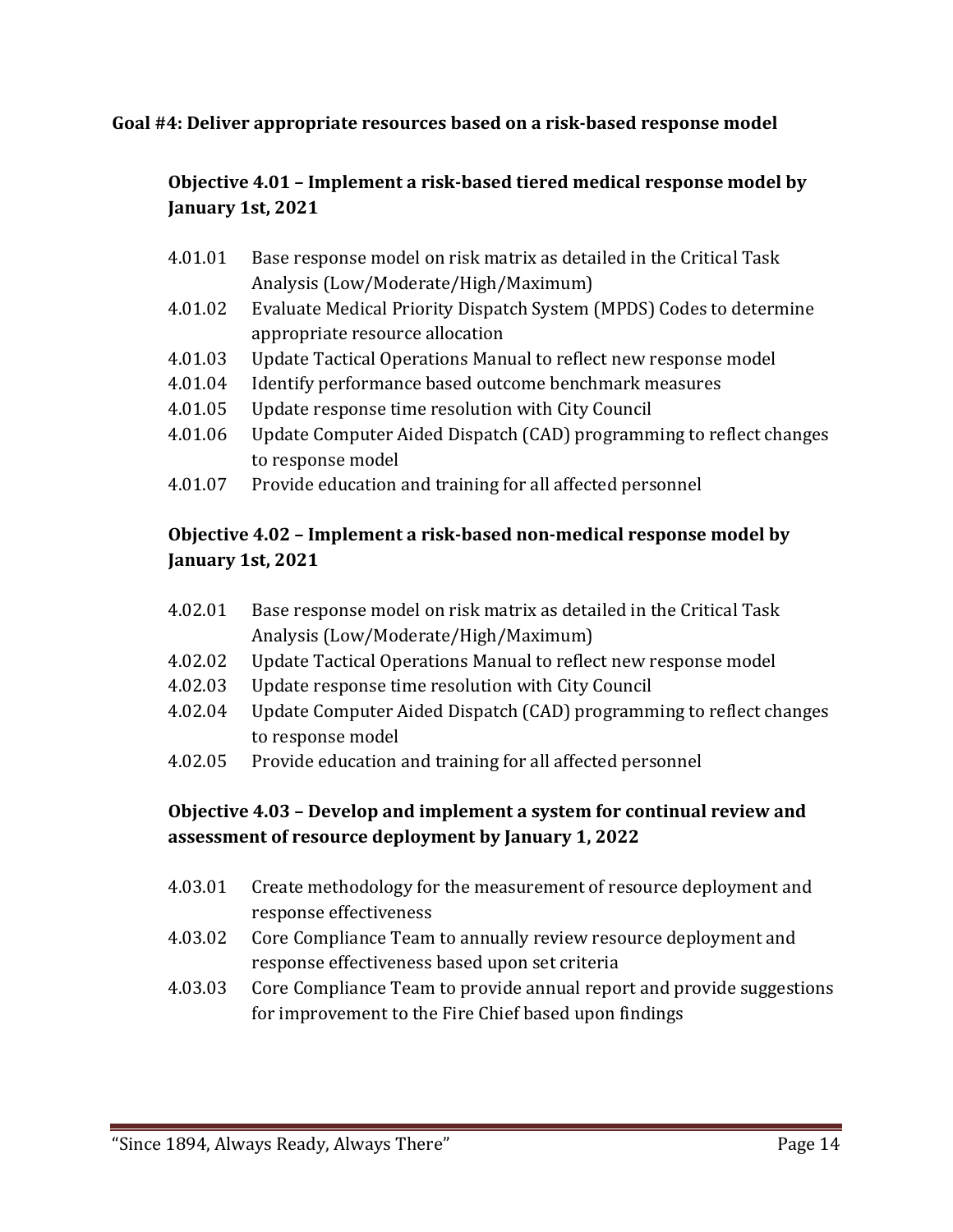#### **Goal #5: Create an enhanced listening and learning organization**

#### **Objective 5.01 – Actively engage employees**

- 5.01.01 Every workgroup will meet with an administrative chief twice annually; one meeting shall be with the Fire Chief
- 5.01.02 Conduct annual group meetings with all supervisors
- 5.01.03 Conduct a biennial employee survey of all CSFD personnel beginning in 2021

#### **Objective 5.02 – Develop and promote an employee feedback process by June 2020**

- 5.02.01 Use internal television broadcast capabilities for announcements<br>5.02.02 Initialize a unique Fire Chief recognition program
- Initialize a unique Fire Chief recognition program
- 5.02.03 Develop a mechanism to ensure a response to every suggestion/question
- 5.02.04 Publicly celebrate/recognize successes and contributions
- 5.02.05 Post priorities of the Fire Foundation of Colorado Springs on the CSFD intranet site

#### **Objective 5.03 – Develop a "Critical Takeaway" posting**

- 5.03.01 Develop a mechanism by which conference attendees can post top three takeaways
- 5.03.02 Enable employees to pose questions in a forum related to top three takeaways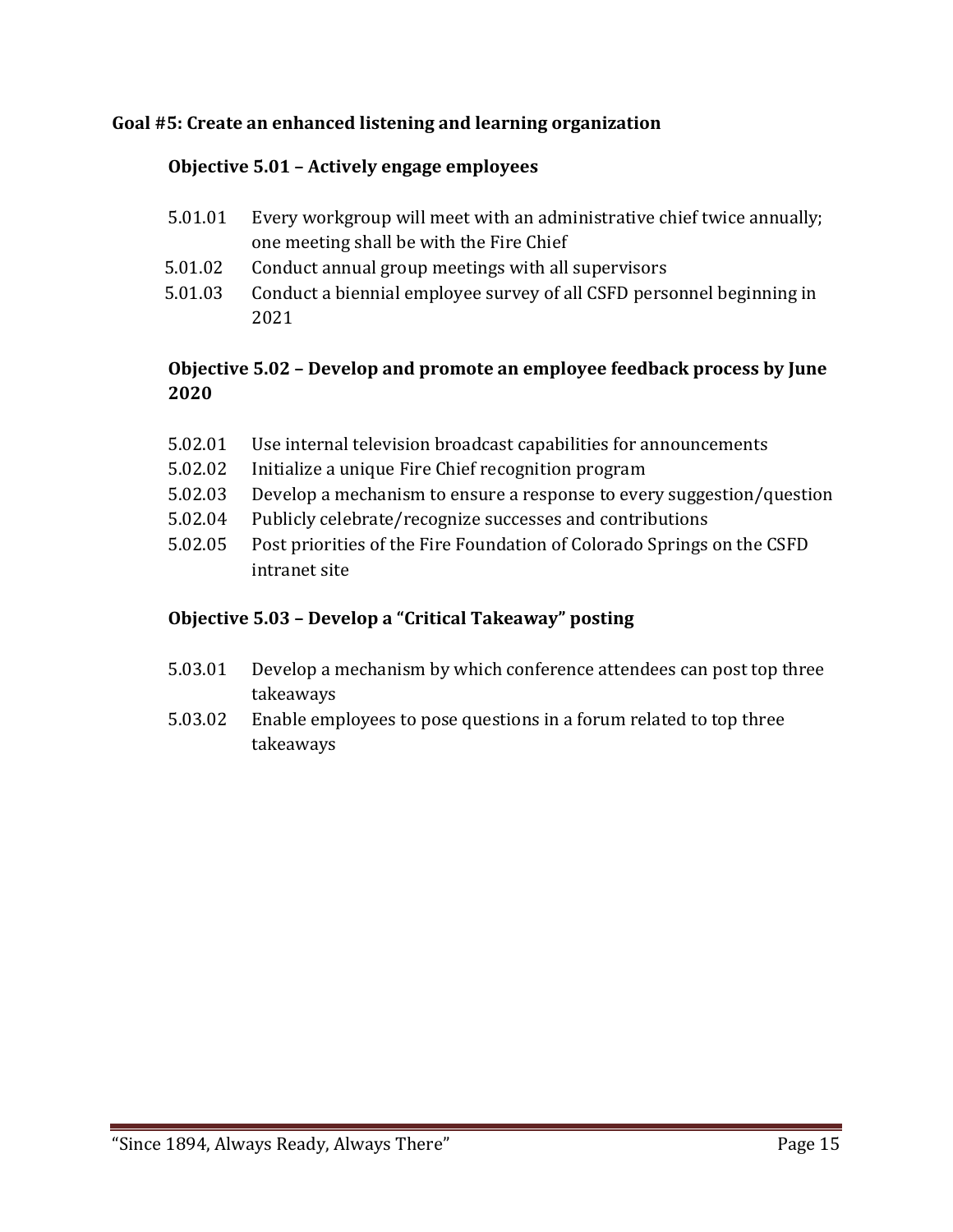# <span id="page-16-0"></span>APPENDIX A: CSFD SERVICES

**The Human Factor:** From the entry level employee to our most senior member, our personnel are our greatest asset and most valuable resource. We ensure compliance with all City and department policies and employment law, as well as Civil Service Rules regarding recruitment, hiring, organizational development, and promotional testing.

**Customer Service:** All employees of the CSFD are community problem solvers. They provide non-emergency support at community events, and they assist citizens in need with everything from keys locked in vehicles to helping stranded motorists. Our employees care for the citizens of Colorado Springs as though they were family.

**Emergency Response:** As an all hazards department we respond whenever our citizens call. Personnel in the Operations Division respond to all manner of fires, hazardous materials incidents, and rescues wherever they arise; from the inner city to wilderness areas. This division also responds to medical incidents, providing both advanced and basic life support as well as medical support to law enforcement tactical units.

**Fire and Injury Prevention:** These services range from the education of our most vulnerable citizens to fire code enforcement and fire investigations. The professionals in the Division of the Fire Marshal issue permits as well as burn restrictions, and they review building plans and inspect new and existing structures. This group is also responsible for wildfire mitigation and property assessments.

**Medical Services:** The CSFD Medical Division personnel provide continuous medical education, equipment and medication research, testing, and quality assurance reviews for all of the advanced and basic life support providers on our department. Our Community and Public Health section is an innovator in mobile integrated health services. Personnel help individuals reliant upon the 9-1-1 system to find more effective and efficient solutions to their healthcare needs. In collaboration with the Colorado Springs Police Department and AspenPointe, we also address the needs of patients in a behavioral health crisis, providing them options which appropriately address their healthcare concerns.

**Emergency Planning and Recovery:** Personnel from all divisions fill critical roles in the Pikes Peak Regional Office of Emergency Management. This work entails planning for incidents, logistical assistance for planned events, and supporting field responders as they provide emergency services to those in need. Recovery work can take months, but begins sometimes as an emergency unfolds (for example, through the After the Fire Program).